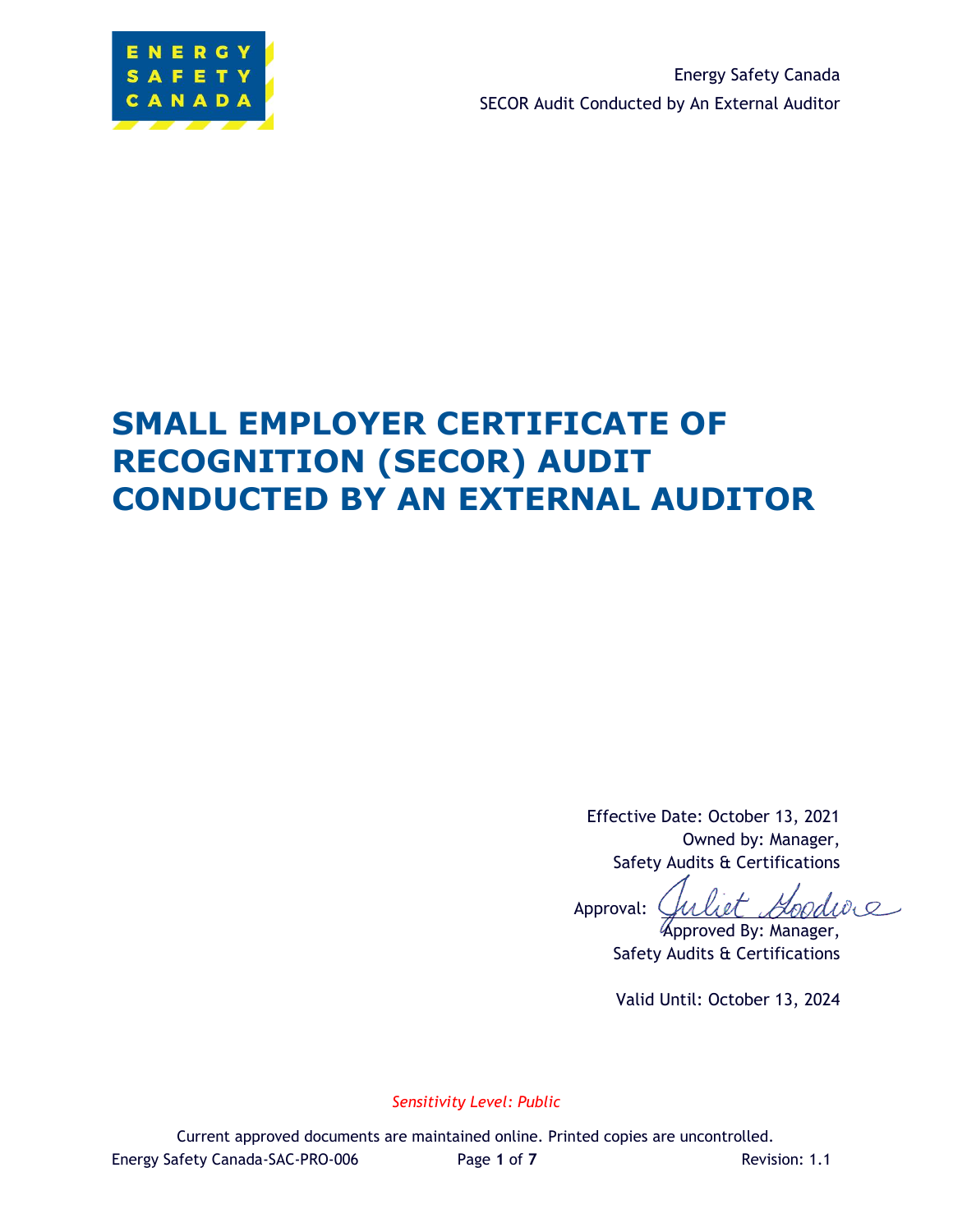

### **SUMMARY OF CHANGES**

This Summary shows:

- All changes from last approved and published document
- The location within the document where the changes have been made

| <b>Version</b> | <b>Date</b>         | Author(s)           | <b>Revision Notes</b>                                                                                                                                                                                                                                                             |
|----------------|---------------------|---------------------|-----------------------------------------------------------------------------------------------------------------------------------------------------------------------------------------------------------------------------------------------------------------------------------|
| 1.0            | August 29,<br>2018  | <b>Melissa Mass</b> | This is the first revision of the<br>Small Employer Certificate of<br>Recognition (SECOR) Assessment<br>Conducted by An External<br>Auditor. This revision brings the<br>Procedure template into<br>alignment with the templates<br>used by the Governing Documents<br>Framework. |
| 1.1            | October 13,<br>2021 | Juliet Goodwin      | 3 Year Review                                                                                                                                                                                                                                                                     |

Requirements changed in the new revision will be identified with a revision triangle beside it.

### **SUMMARY OF REVIEWERS**

The following people were involved in the review of this Procedure.

| <b>Name</b>    | <b>Position</b>                           |
|----------------|-------------------------------------------|
| Juliet Goodwin | Manager, Safety Audits and Certifications |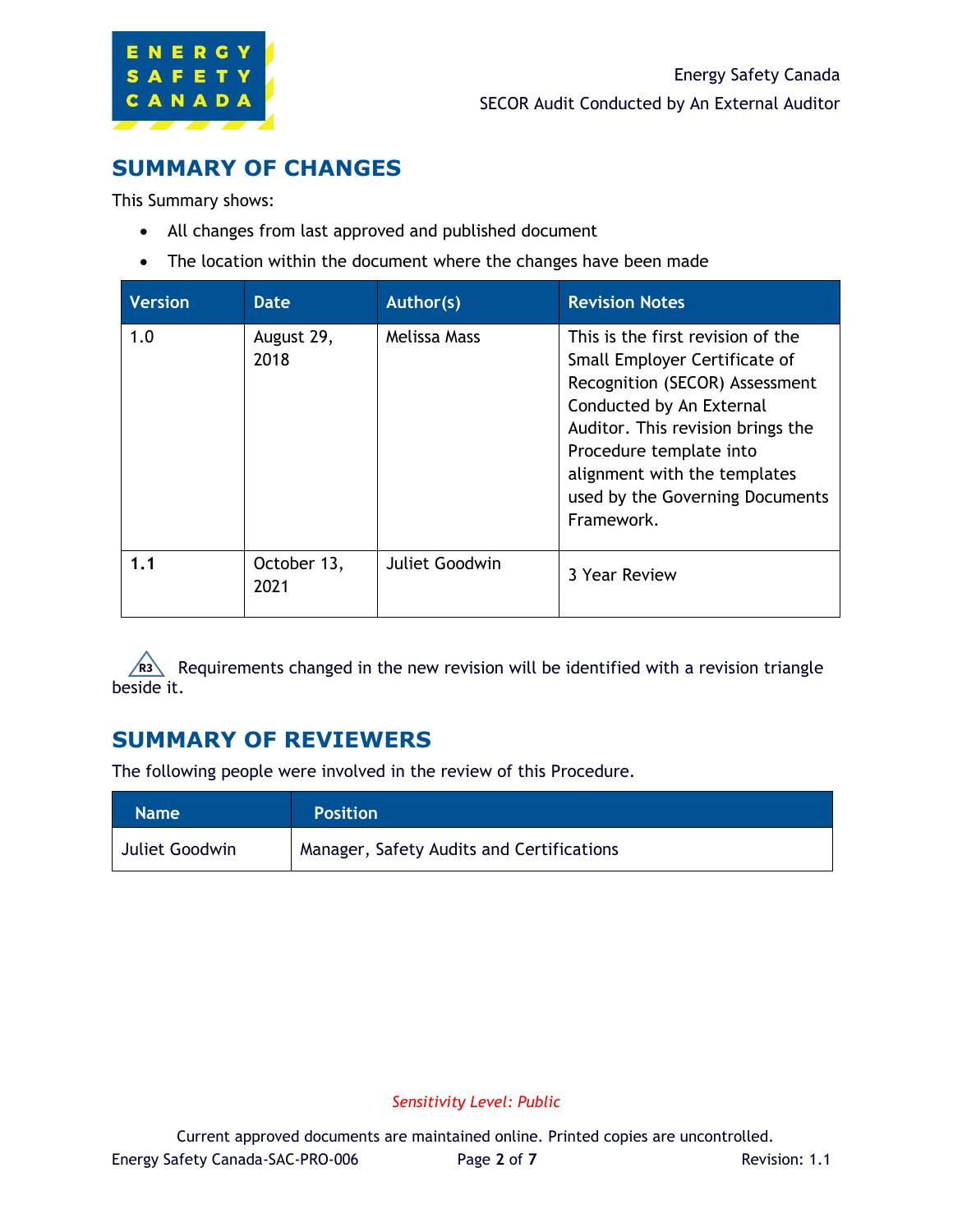

### **TABLE OF CONTENTS**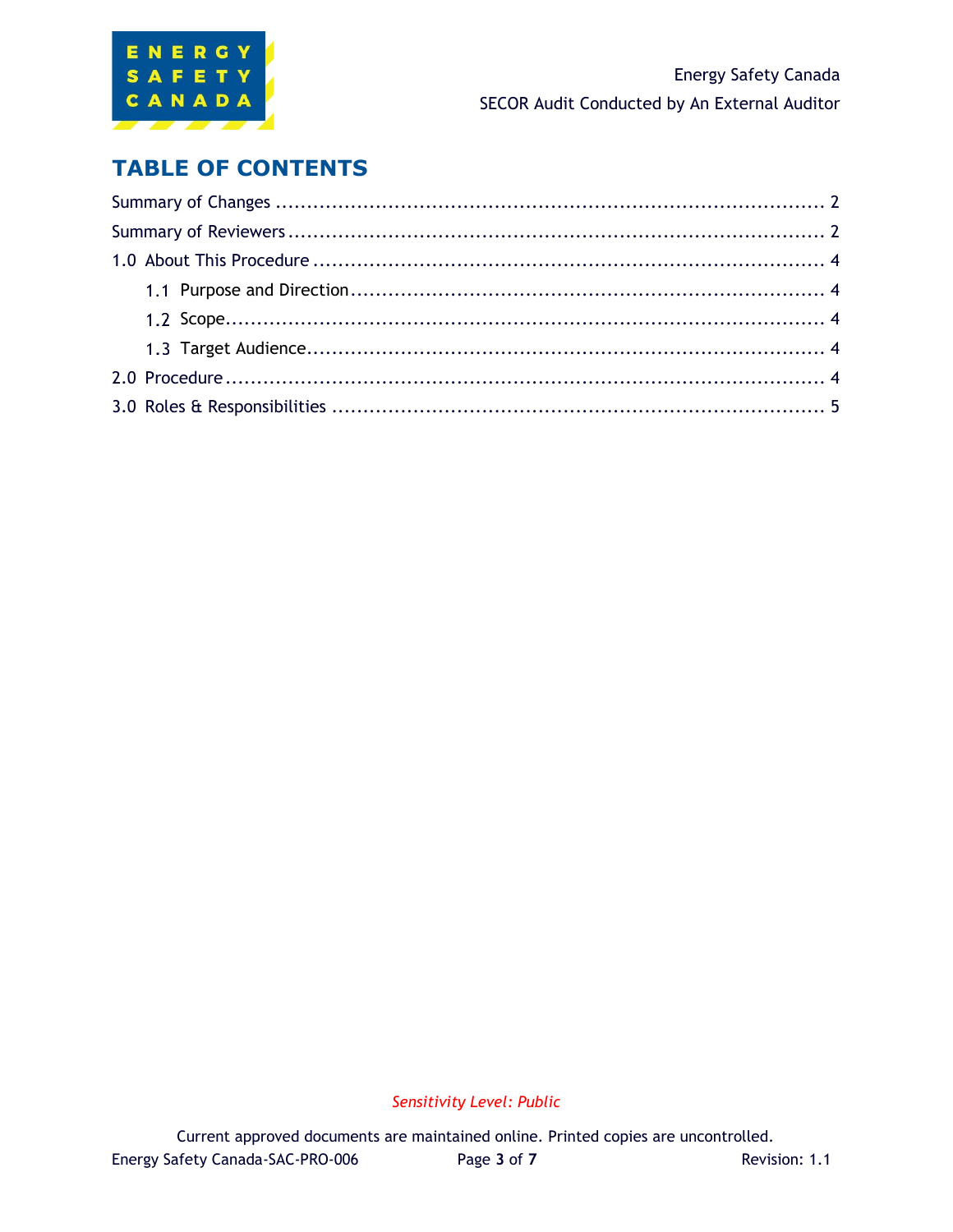

## **1.0 ABOUT THIS PROCEDURE**

#### $1.1$ **Purpose and Direction**

Small employers in the Small Employer Certificate of Recognition (SECOR) program may choose to use an Energy Safety Canada certified external auditor to perform their SECOR certification or maintenance audits. While many of the policies and procedures of the SECOR audit conducted by a SECOR assessor are applicable, there are some important differences that are captured in the policy below.

#### $1.2$ **Scope**

This policy applies to employers who choose to use an Energy Safety Canada certified external auditor to perform their SECOR certification or maintenance audit. The policies and procedures regarding SECOR employers and SECOR audits conducted by a SECOR assessor are applicable to audits carried out by an Energy Safety Canada certified external auditor unless otherwise stated in the following policy and procedure.

#### $1.3$ **Target Audience**

The target audience for this document is all Energy Safety Canada personnel in any work location. This includes Employers and Auditors.

### **2.0 PROCEDURE**

2.1 The following training requirements must be met:

- The owner, most senior operational person, or employee familiar with the overall operation must have successfully completed the Energy Safety Canada Safety Program Development course. If the training has not been completed at the time of audit registration or submission the audit registration would be deemed invalid as it would not meet the program requirements.
- Refresher course requirements outlined in SAC-PRO-005, apply as well.
- The auditor performing the SECOR audit must be a current Energy Safety Canada certified external auditor in good standing and listed on the Energy Safety Canada certified external auditor list posted on the Energy Safety Canada website.
- 2.2 The SECOR audit conducted by an Energy Safety Canada certified external auditor must:
	- Register the audit prior to the audit starting.
	- Provide all necessary and accurate information on the audit registration. Failure to do so will result in the audit registration being rejected.
- 2.3 Perform using the current Energy Safety Canada's most current SECOR External Audit Protocol by:
	- Logging into the Auditor Portal and downloading the SECOR Audit protocol.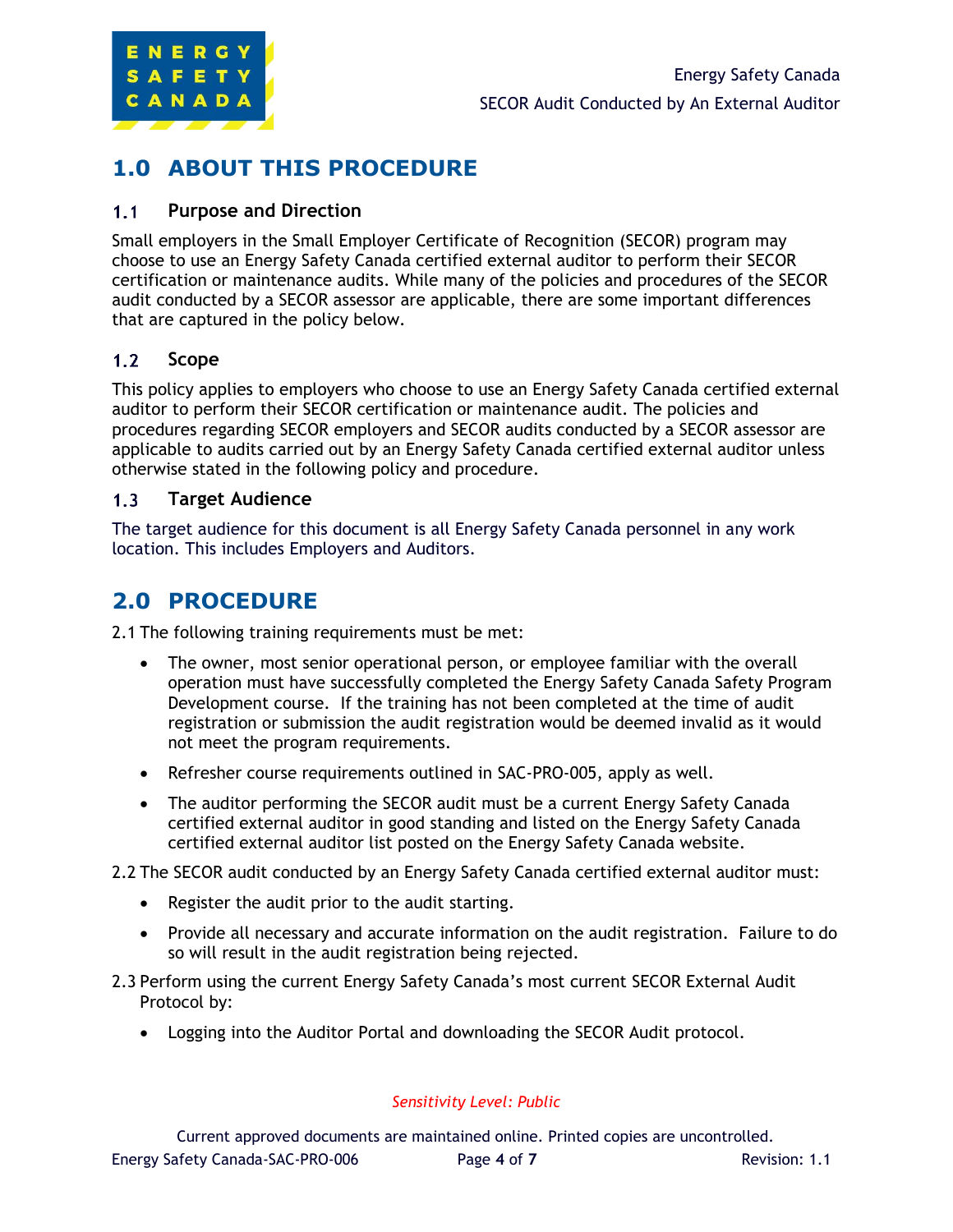

- Ensuring the documentation, observation, interview and report writing requirements outlined in the SECOR External Audit Protocol must be met when conducting and submitting the SECOR audit report.
- Ensuring that evidence of correct application of the validation methods directed by the audit document has been completed.
- Providing notes within the audit protocol that justify scoring.
- Providing strengths for each audit element.
- Providing recommendations for all questions that scored less than full marks.
- Providing an action plan addressing any deficiencies noted in the audit report.

2.4 Adhere to the standard audit timeline requirements of SECOR audits.

- This includes a 15-day limit for onsite information gathering activities and a 21-day limit to submit the audit report after the last day of onsite information gathering activities.
- Energy Safety Canada may approve additional time for SECOR assessments in extenuating circumstances. Prior approval is required.
- The auditor has 15 days from time of notification to address any required corrections arising from the audit Quality Assurance (QA) review.
- 2.5 The audit submission must be signed by both the external auditor and the employer who has taken the required Energy Safety Canada training under the SECOR program.
- 2.6 The auditor will have 15 days from start date to the last date on site and 21 days from the last day on site to Energy Safety Canada receiving the audit submission.
- 2.7 Energy Safety Canada shall perform an audit QA review on all SECOR audits conducted by external auditors in accordance with SAC-PRO-003.
	- 2.7.1 Energy Safety Canada shall maintain the audit QA review and action plan documents until the employer's subsequent audit is completed.

## **3.0 ROLES & RESPONSIBILITIES**

|          | Have a health and safety management system that meets provincial<br>$\bullet$<br>standards.                                                                                                                                                                                     |
|----------|---------------------------------------------------------------------------------------------------------------------------------------------------------------------------------------------------------------------------------------------------------------------------------|
| Employer | Ensure that the owner, most senior operational person, or employee<br>$\bullet$<br>familiar with the overall operations has successfully completed the<br>Energy Safety Canada Safety Program Development Course and is up<br>to date with the required SECOR Refresher course. |
|          | Select an Energy Safety Canada certified external auditor to register,<br>$\bullet$<br>conduct, and submit the audit.                                                                                                                                                           |

### *Sensitivity Level: Public*

Current approved documents are maintained online. Printed copies are uncontrolled. Energy Safety Canada-SAC-PRO-006 Page **5** of **7** Revision: 1.1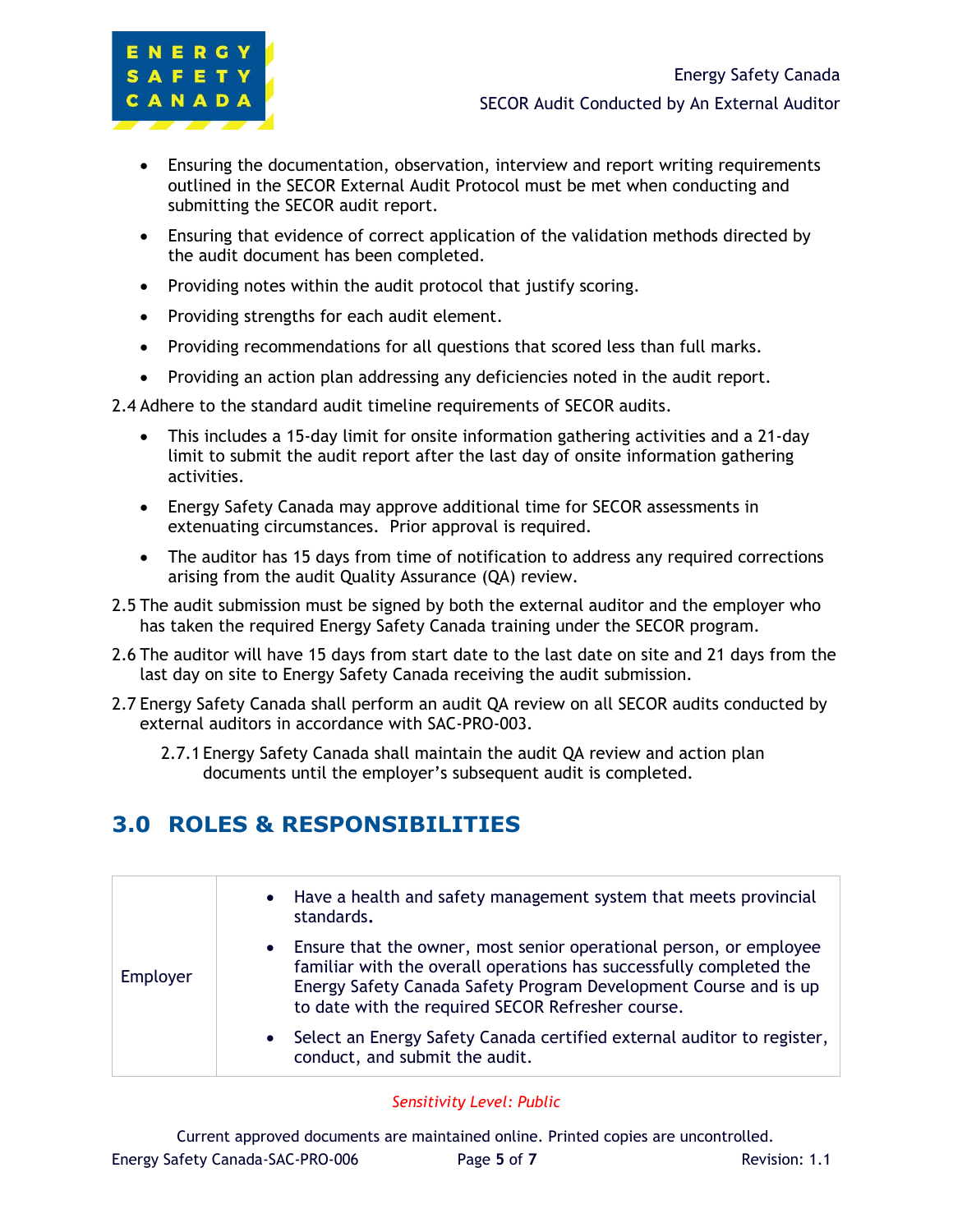| When hiring an Energy Safety Canada certified external auditor<br>$\bullet$<br>ensure all contractor hiring procedures are followed including having<br>a written agreement on the contract details. |                                                                                                                                                                                                                                             |
|------------------------------------------------------------------------------------------------------------------------------------------------------------------------------------------------------|---------------------------------------------------------------------------------------------------------------------------------------------------------------------------------------------------------------------------------------------|
|                                                                                                                                                                                                      | Be prepared to provide the auditor with current and accurate WCB<br>$\bullet$<br>account information, audit cycle, worksite and employer information<br>in order to register the audit.                                                     |
|                                                                                                                                                                                                      | Be prepared to provide payment to Energy Safety Canada for any<br>$\bullet$<br>necessary audit review fees within a timely manner to avoid delays in<br>the audit commencement.                                                             |
|                                                                                                                                                                                                      | Provide timely information as requested by Energy Safety Canada to<br>$\bullet$<br>assist with the registration process.                                                                                                                    |
|                                                                                                                                                                                                      | Remain engaged in the audit process to ensure the audit is conducted<br>$\bullet$<br>and submitted within the program requirements and as per the<br>contract details agreed to with the auditor.                                           |
|                                                                                                                                                                                                      | Assign a key staff that is knowledgeable of the health and safety<br>$\bullet$<br>system to be the key contact for the auditor for the duration of the<br>audit.                                                                            |
|                                                                                                                                                                                                      | Have a process in place to review and create an action plan to<br>$\bullet$<br>address recommendations provided in the audit report.                                                                                                        |
|                                                                                                                                                                                                      | Ensure all recommendations are implemented prior to the next audit<br>$\bullet$<br>conducted.                                                                                                                                               |
|                                                                                                                                                                                                      | Review policy 2.1: Outline of Roles and Responsibilities, to ensure an<br>$\bullet$<br>understanding of the program requirements with Energy Safety<br>Canada                                                                               |
|                                                                                                                                                                                                      | Register the SECOR audit prior to beginning the audit.<br>$\bullet$                                                                                                                                                                         |
|                                                                                                                                                                                                      | Provide information in a timely manner as requested by Energy<br>$\bullet$<br>Safety Canada to assist with the audit registration process.                                                                                                  |
| Auditor                                                                                                                                                                                              | Notify Energy Safety Canada of any changes or cancellations, as soon<br>$\bullet$<br>as they occur, to the original approved audit registration details by<br>completing the Audit Change Request through the online registration<br>system |
|                                                                                                                                                                                                      | Conduct the SECOR audit using the most current Energy Safety<br>$\bullet$<br>Canada SECOR External Audit Protocol.                                                                                                                          |
|                                                                                                                                                                                                      | Work within time requirements for onsite information gathering,<br>$\bullet$<br>report writing, and responding to quality assurance issues.                                                                                                 |
|                                                                                                                                                                                                      | Provide the employer with the final form of the SECOR audit report<br>$\bullet$<br>that has passed audit QA review process.                                                                                                                 |

ENERGY SAFETY CANADA